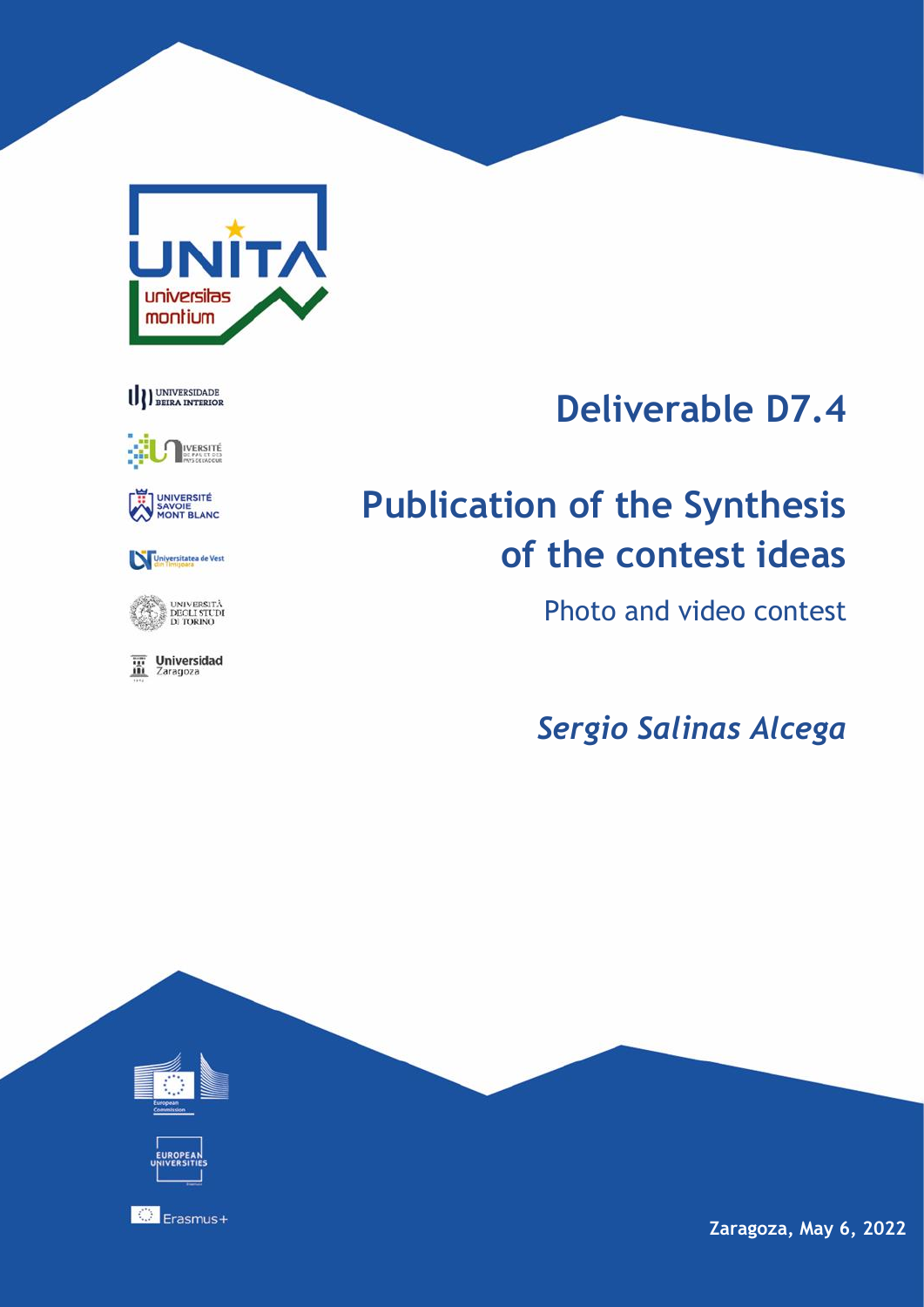| Project Acronym               | <b>UNITA</b>                                     |
|-------------------------------|--------------------------------------------------|
|                               |                                                  |
| <b>Project Title</b>          | <b>UNITA - Universitas Montium</b>               |
| <b>Document Author</b>        | Sergio Salinas Alcega                            |
| <b>Project Coordinator</b>    | Maurizio De Tullio                               |
| <b>Project Duration</b>       | 36 Months                                        |
| Deliverable No.               | D7.4                                             |
| Dissemination level *         | PU                                               |
| <b>Work Package</b>           | $\overline{7}$                                   |
| <b>Task</b>                   | T7.1.4 Organising a European Citizenship Contest |
| Lead beneficiary              | <b>UNIZAR</b>                                    |
| Due date of deliverable       | 31/01/2022                                       |
| <b>Actual submission date</b> | 06/05/2022                                       |
| <b>Document version</b>       | 1.0                                              |

\* PU = Public; PP = Restricted to other programme participants (including the Commission Services); RE = Restricted to a group specified by the consortium (including the Commission Services); CO = Confidential, only for members of the consortium (including the Agency Services)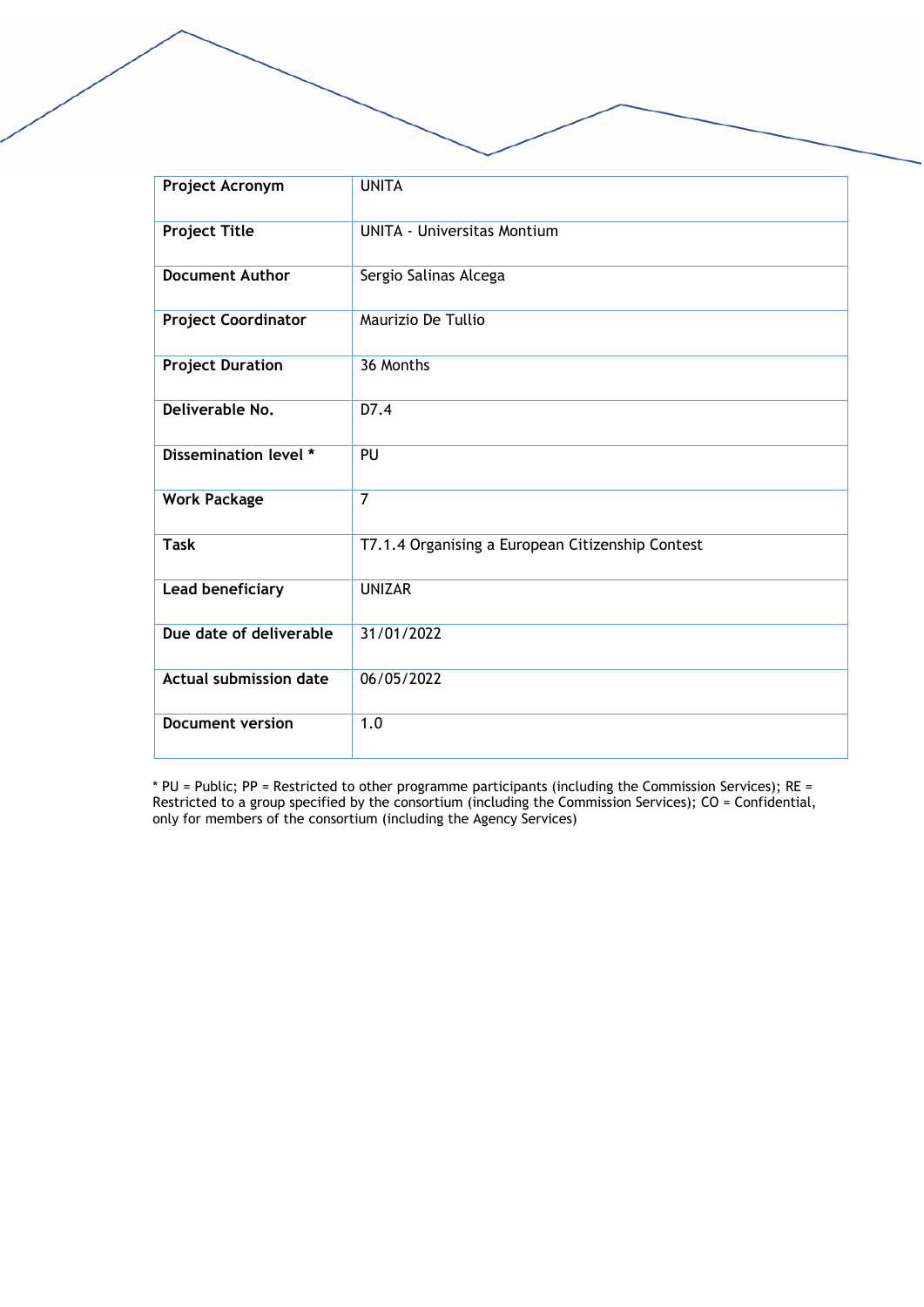## **Abstract**

The activity, initially planned as a literary or rhetorical contest, was transformed into an Audiovisual contest, thinking of encouraging the participation of young people from UNITA Universities.

Thus, 120 photos and videos were presented on the idea of European citizenship and European values that were examined by a jury of specialists from the six UNITA Universities.

The transformation of the activity gave rise to a slight delay, as a consequence of the need to prepare a call that adequately detailed the technical requirements for the presentation of the photos and videos.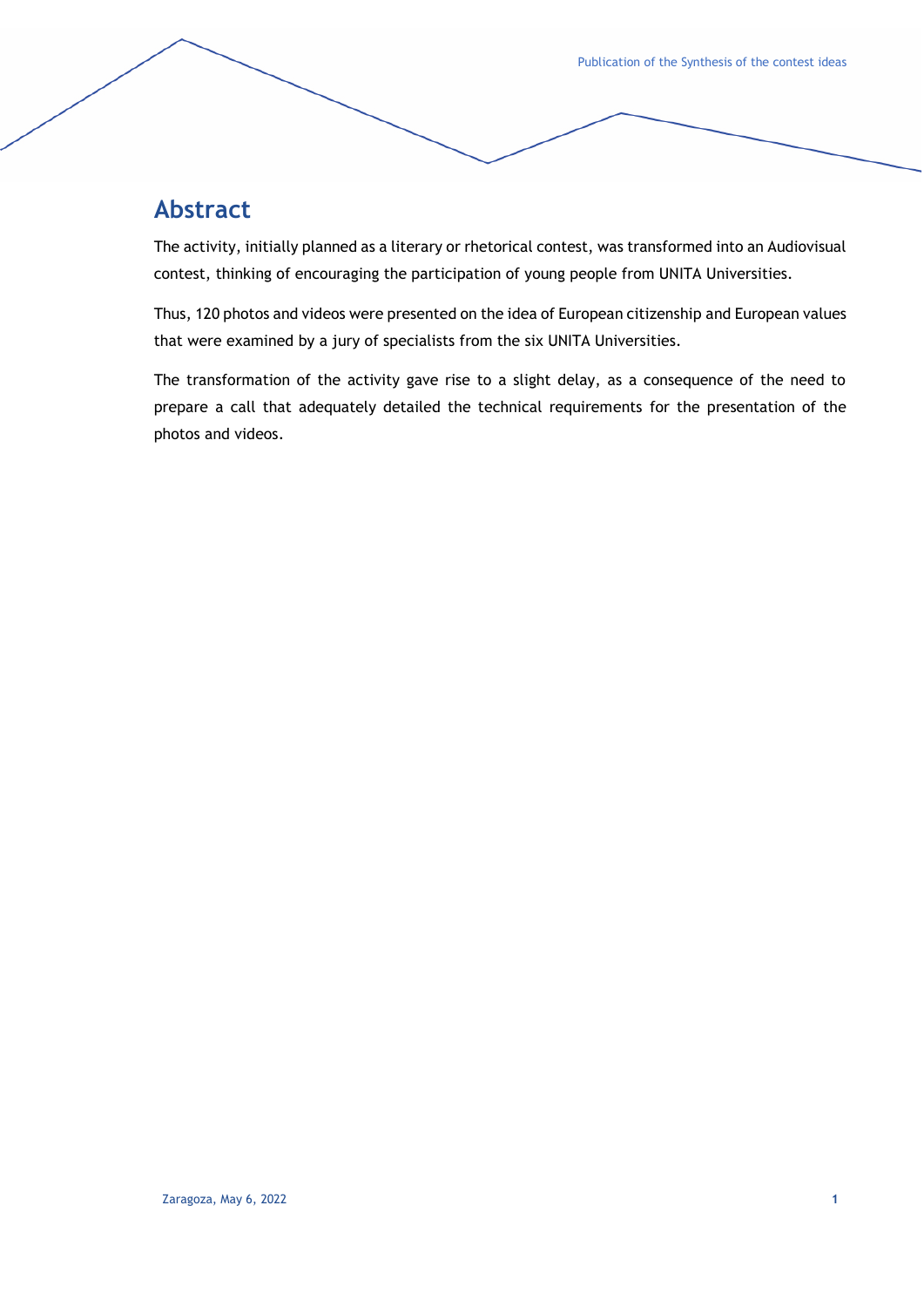## **Synthesis report of the photo and video contest**

The UNITA project previews the organization of a contest on the meaning of the European Citizenship for the promotion of this concept among the students of the UNITA Universities.

In its original version this activity was conceived as a literary or rhetorical contest. However, the WP7 Task Force members took account to the fact that there are already previewed, and held, other activities for students consisting in the submission of texts, such as the Prizes for Bachelors and Masters dissertations.

Considering this fact, after a debate the WP7 Task Force decided to propose to the Management Committee a different approach for this contest. According with this new format this activity would take the form of an audiovisual contest, including two categories of prizes for each UNITA University, one prize for photos and another one for videos. The students of UNITA Universities would send their photos and videos reflecting on the best way possible on the idea of European Citizenship and European values.

This change was approved by the Management Committee and the call with this format was launched for the six UNITA Universities on 3 March, 2022, giving to the candidates the opportunity to submit their photos and videos until 31 March. The total number of candidates, in the six UNITA Universities, reached 120 in both categories.

The dates referred show a slight deviation in the development of the activity according to the original project due to the change of the nature of the contest and because of technical questions related with the preparation of the call, such as the format for the submission of photos and videos.

Once the deadline for the submission of photos and videos was over the works were examined by a Jury composed by a specialist of each UNITA University. The members of the Jury were:

- Elodie Kredens (Université Savoie Mont Blanc)
- Maria Paola Pierini (Università degli Studi di Torino).
- Silvia Martí Marí (Universidad de Zaragoza).
- Madalin Marienut and Ciprian Hord (Universitatea de Vest din Timisoara).
- Richard Lacroix (Université de Pau et des Pays de l'Adour).
- Ana Catarina dos Santos Pereira (Universidade da Beira Interior).

After the examination of all the photos and videos sent to the different UNITA Universities the winners are, classified by University and category:

|              | Photo              | Video            |
|--------------|--------------------|------------------|
| <b>UPPA</b>  | Ambre Darpheuil    | Lola Grandvuinet |
| <b>USMB</b>  | Frammenti Chagnard | Morgane Mazeron  |
| <b>UNITO</b> | Annalisa Racca     | Zoe Schuster     |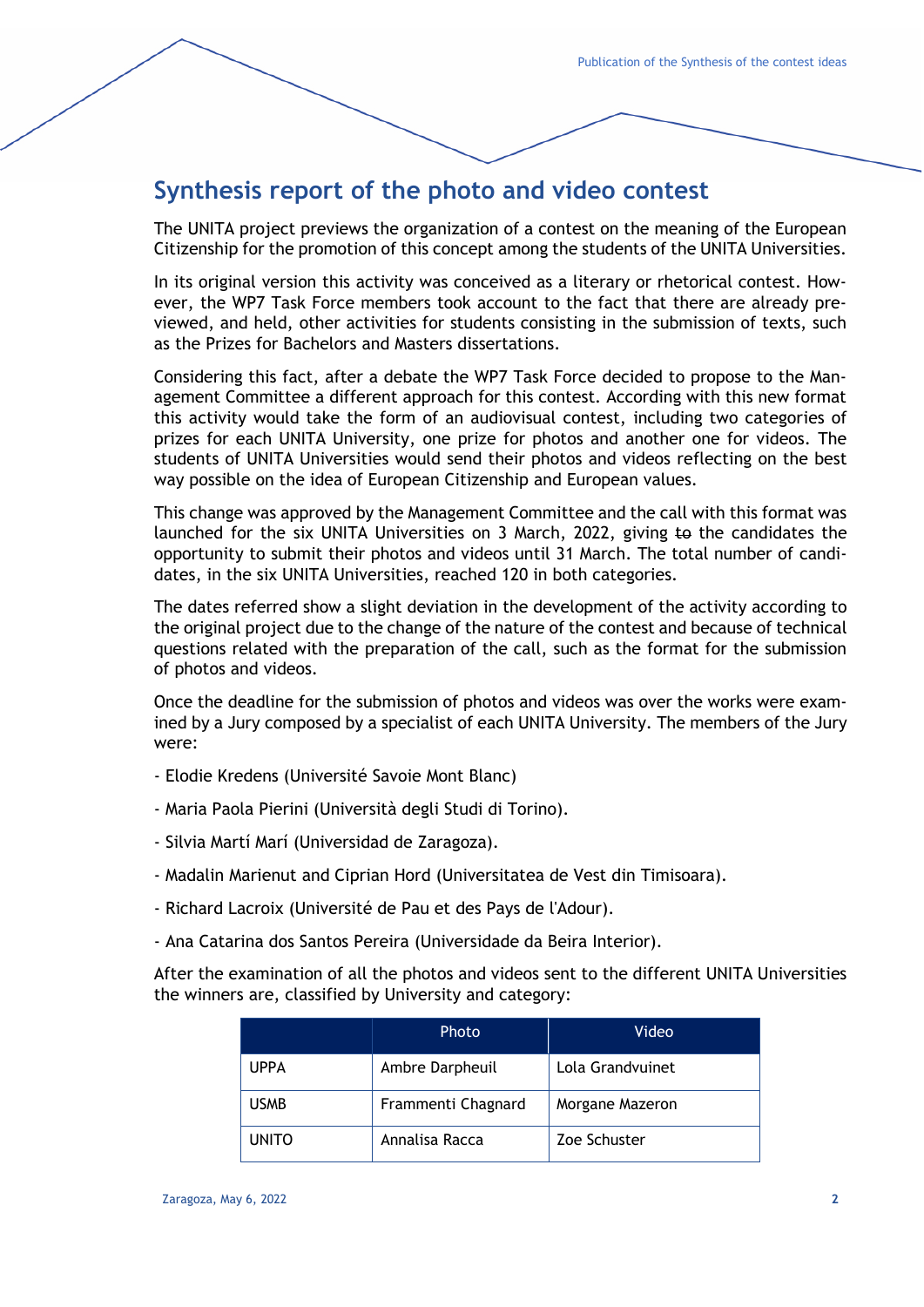|  |        | Photo            | Video                    |
|--|--------|------------------|--------------------------|
|  | UVT    | Ioana Oniciu     | Darius Gabriel Doronbatu |
|  | UBI    | Lia Mota         | Solange Rachado          |
|  | UNIZAR | Izarbe Ríos Asín | Uxue Calderón            |

The winning photos and videos have been sent to the WP8 of the UNITA Alliance for their dissemination, including their uploading onto the UNITA webpage.

This report represents the deliverable of this activity and includes the references to the development of the contest and the final results, having the winning photos and videos at the UNITA webpage as it has been said before.

The delay in the submission of this report according with the original calendar is due, as it has also been said, to the change decided for the contest, modifying it to become and Audiovisual contest in order to have a different approach to the dissemination of the European Citizenship that could be positive for enhancing the participation of our students. This change obliged the organisers to include in the call some technical questions that were outside their expertise field, consequently the help of specialists was required and some additional weeks were necessary for preparing the call in the best possible way.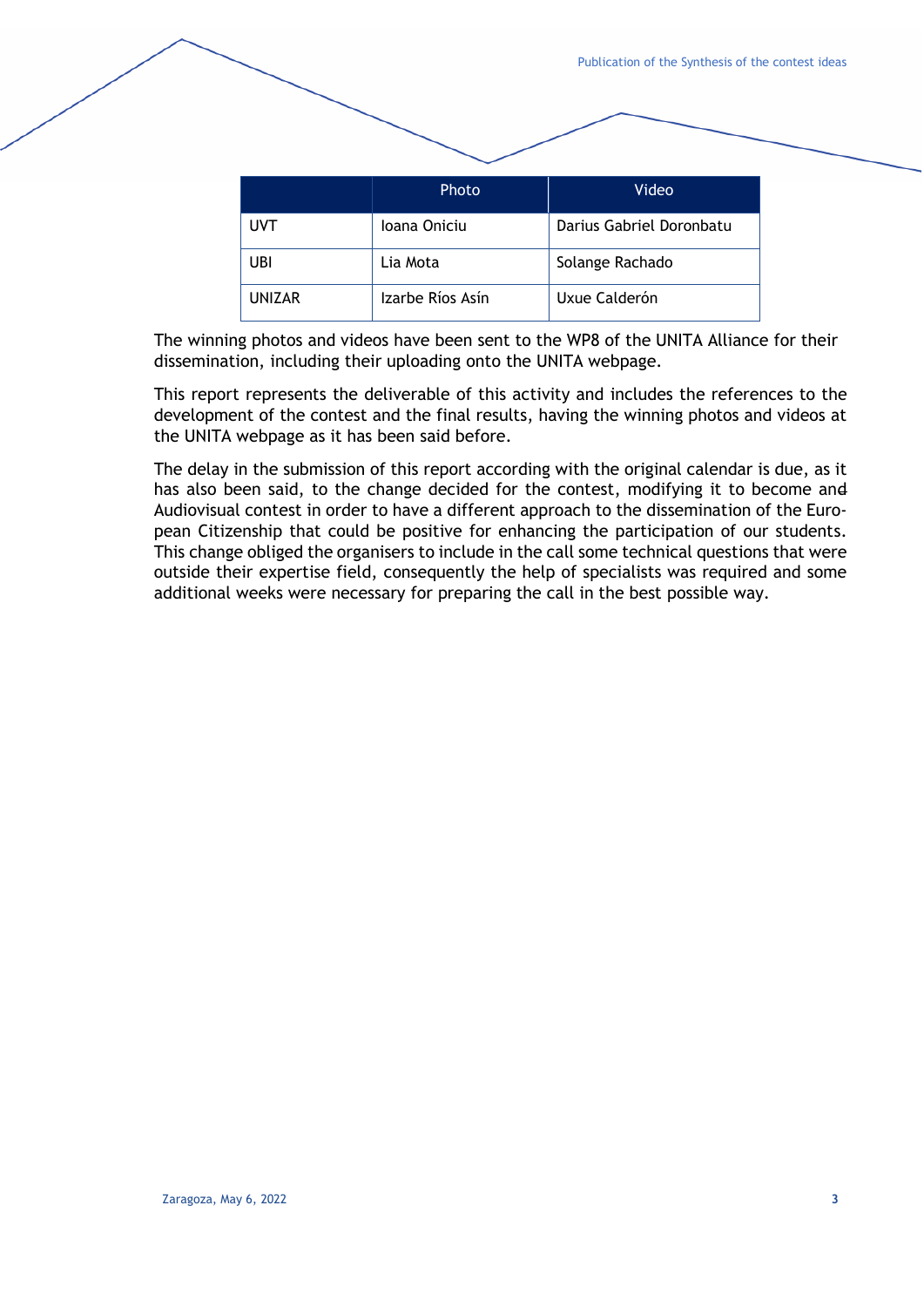## **Annexe: Rules of the contest**

The rules of the contest in its English version are included below as an annex. These rules were published in all the languages of the UNITA Universities, including them on the UNITA website and on the respective websites of each University.





Co-funded by the Erasmus+ Programme of the European Union

### **CONTEST RULES OF UNITA PHOTO & VIDEO CONTEST– UNITA** *UNI-*

#### *VERSITAS MONTIUM* **PROJECT**

The name UNITA evokes the commitment of six universities (Università degli studi di Torino, Universidad de Zaragoza, Université Savoie-Mont Blanc, Universitatea de Vest din Timişoara, Universidade da Beira Interior y Université de Pau et des Pays de l'Adour) and the new four Associated Partner Universities: Università degli studi di Brescia, Instituto Politécnico da Guarda, Universidad Pública de Navarra and Universitatea Transilvania Brașov to a closer integration of their academic, research and general activities.

The UNITA photo and video competition offers to UNITA university members and associated universities the possibility to share experiences and visions of European identity and citizenship.

All UNITA members and associated universities are encouraged to submit entries. Registration for the competition is free of charge.

#### **THEME**

The goal of this contest is to find visual expressions of the European project of cooperation, mainly about the concepts of European Identity and Citizenship. The candidates must catch in their photos or videos the essence of this concepts, reflecting them in their different manifestations and/or showing the new realities transforming the lives of European citizens.

For more information on the subject, consult the website of the UNITA Alliance in the section *Our values, vision and mission* (http://univ-unita.eu/).

#### **ELEGIBILITY**

Zaragoza, May 6, 2022 **4** The Photo & Video Contest is open to UNITA students, teaching staff, researchers, and administrative/services staff, as well as students, teaching staff, researchers and administrative/services staff from the new associated universities. Photographs and videos must have been taken or produced by the person submitting the work, must be original and must not have been previously exhibited or taken part in any other competition.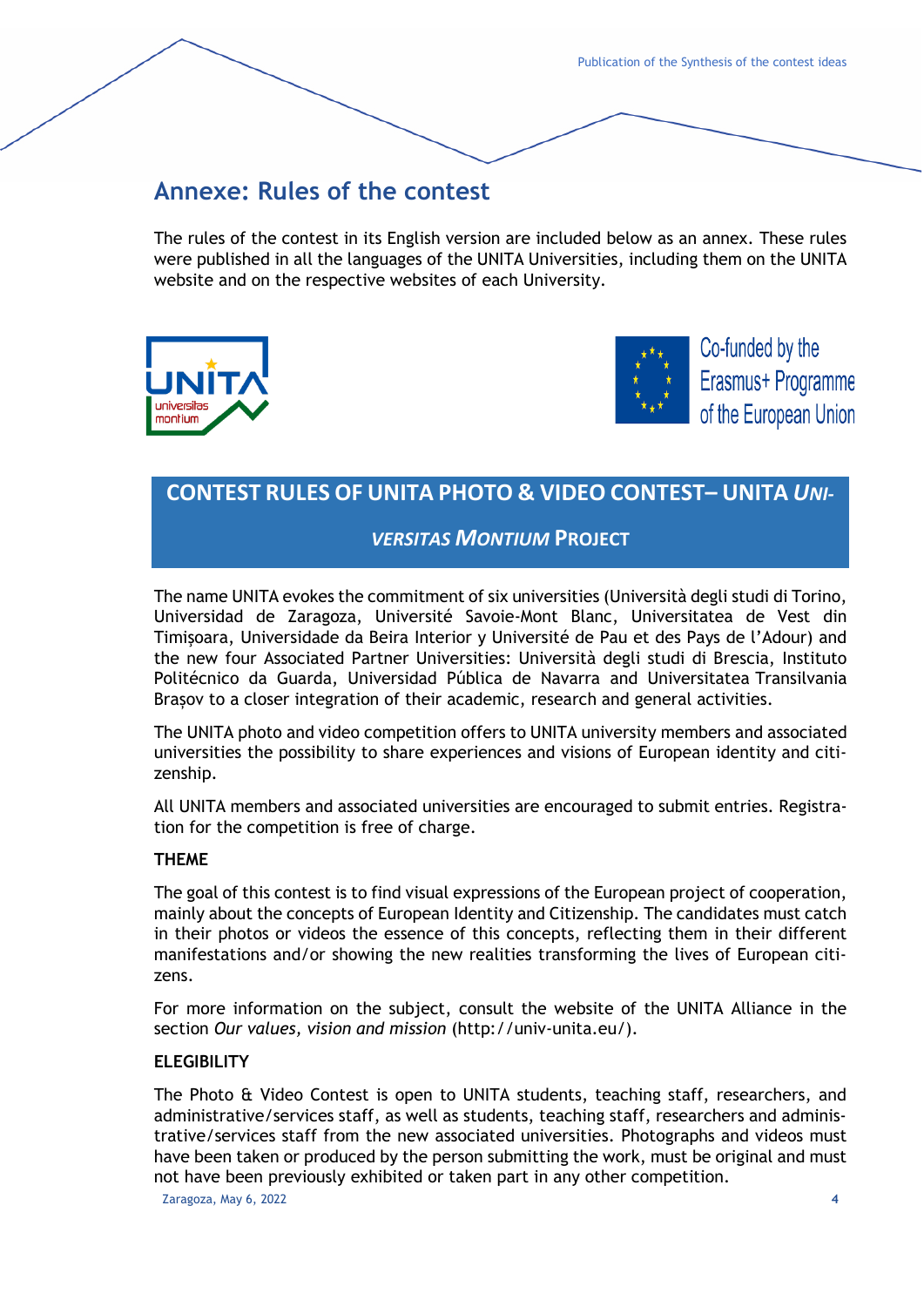#### **PRIZES**

The prizes will be awarded by a jury of experts. The jury's decision will be final and the authors will be informed by e-mail.

The works will be selected by the jury on the basis of artistic relevance and their connection to the theme of European Integration and Identity.

One winner per university will be selected in each category. UNITA will showcase photographs and videos in several marketing initiatives, such as the UNITA Office, websites, social media, advertisements, the electronic bulletin of each university, e-newsletters, programme brochures, exhibitions, etc.

The winning entries will be awarded  $\epsilon$  215 for each category (photo & video). The prizes will be paid for by the UNITA Budget at the six UNITA Universities and by their own budgets at the new Associated Universities.

#### **PHOTO CONTEST GUIDELINES (Modality I)**

#### **Submission Guidelines:**

Photographs must be sent to one of the following e-mail addresses, depending on the university they want to take part in:

Universidad de Zaragoza (UNIZAR) and the new Associated Partner Universidad Pública de Navarra (UPNA) must be sent to: [unitacontact@unizar.es](mailto:unitacontact@unizar.es)

Università degli studi di Torino (UNITO) and Università degli studi di Brescia must be sent to: unita.communication@unito.it

Universidade da Beira Interior (UBI) and Instituto Politécnico da Guarda must be sent to: unita@ubi.pt

Université de Pau et des Pays de L'Adour (UPPA) must be sent to: [unita@univ-pau.fr](mailto:unita@univ-pau.fr)

Université Savoie Mont Blanc (USMB) must be sent to: [unita.office@univ-smb.fr](mailto:unita.office@univ-smb.fr)

Universitatea de Vest din Timișoara (UVT) and Universitatea Transilvania Brașov must be sent to: unita@e-uvt.ro

Each participant may only present a maximum of one piece of work in each Modality.

In the text of your email, you must include the following:

- Your full name
- Location of the image
- Brief sentence by the artist stating that the photo is an original piece of work and the fruit of his/her own work.
- You will also need to include this declaration in the body of your email: *"I \_\_\_\_(type your full name here)\_\_\_ give permission for UNITA to use my photographs for promotional purposes in print and web materials."*

Deadline for submissions: 21<sup>th</sup> March 2022. Entries received after the deadline or deemed inappropriate will not be considered.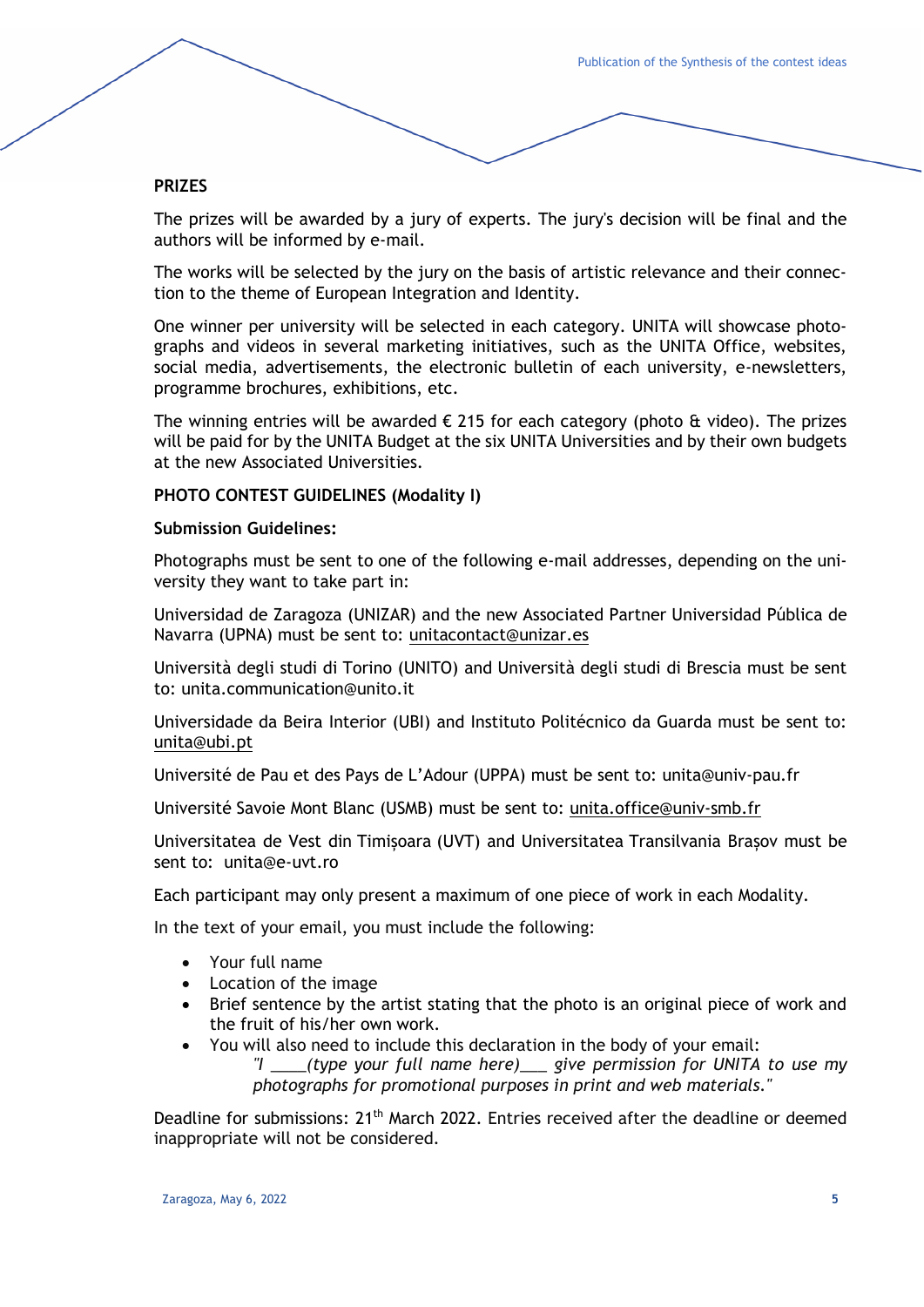#### **Photographs:**

Single Image competition or Photographic Essay / Series of photographs (Maximum 7 images related to each other)

For either option (Single or Series) the technical requirements for the images are the same.

- File format: JPEG
- Maximum file size: 10 MB
- Longest side length: 2000 px
- File resolution: 72 dpi
- The file should be renamed (for SINGLE IMAGE): university\_surname\_first name\_ title of the photograph.jpeg…for example: unizar\_smith\_mary\_my photo title.jpeg
- The file should be renamed (for SERIES): university\_surname\_first name\_title01.jpeg… university\_surname\_first name\_title02.jpeg… etc.

#### **VIDEO CONTEST GUIDELINES (Modality II)**

All submissions must be digital. Please upload your submission through Google Drive and share it with the UNITA Office depending on the university you want to take part in by sending an e-mail:

Universidad de Zaragoza (UNIZAR) and the new Associated Partner Universidad Pública de Navarra (UPNA) must be sent to: [unitacontact@unizar.es](mailto:unitacontact@unizar.es)

Università degli studi di Torino (UNITO) and Universià degli studi di Brescia must be sent to: unita.communication@unito.it

Universidade da Beira Interior (UBI) and Instituto Politécnico da Guarda must be sent to: [unita@ubi.pt](mailto:unita@ubi.pt)

Université de Pau et des Pays de L'Adour (UPPA) must be sent to: unita@univ-pau.fr

Université Savoie Mont Blanc (USMB)must be sent to: [unita.office@univ-smb.fr](mailto:unita.office@univ-smb.fr)

Universitatea de Vest din Timișoara (UVT) and Universitatea Transilvania Brașov must be sent to: unita@e-uvt.ro

In the text of your email, you must include the following:

- Your full name
- The title of your video
- Google Drive link to your video
- Where the video took place
- A sentence or two about yourself
- Brief sentence by the artist stating that the video is an original piece of work and the fruit of his/her own work.
- You will also need to include this declaration in the body of your email: "I \_\_\_\_ (type your full name here)\_\_\_ give permission for UNITA to use my video for promotional purposes in print and web materials."

Submission deadline: 21<sup>th</sup> March 2022.

Zaragoza, May 6, 2022 **6** Works received after the deadline or deemed inappropriate will not be considered.